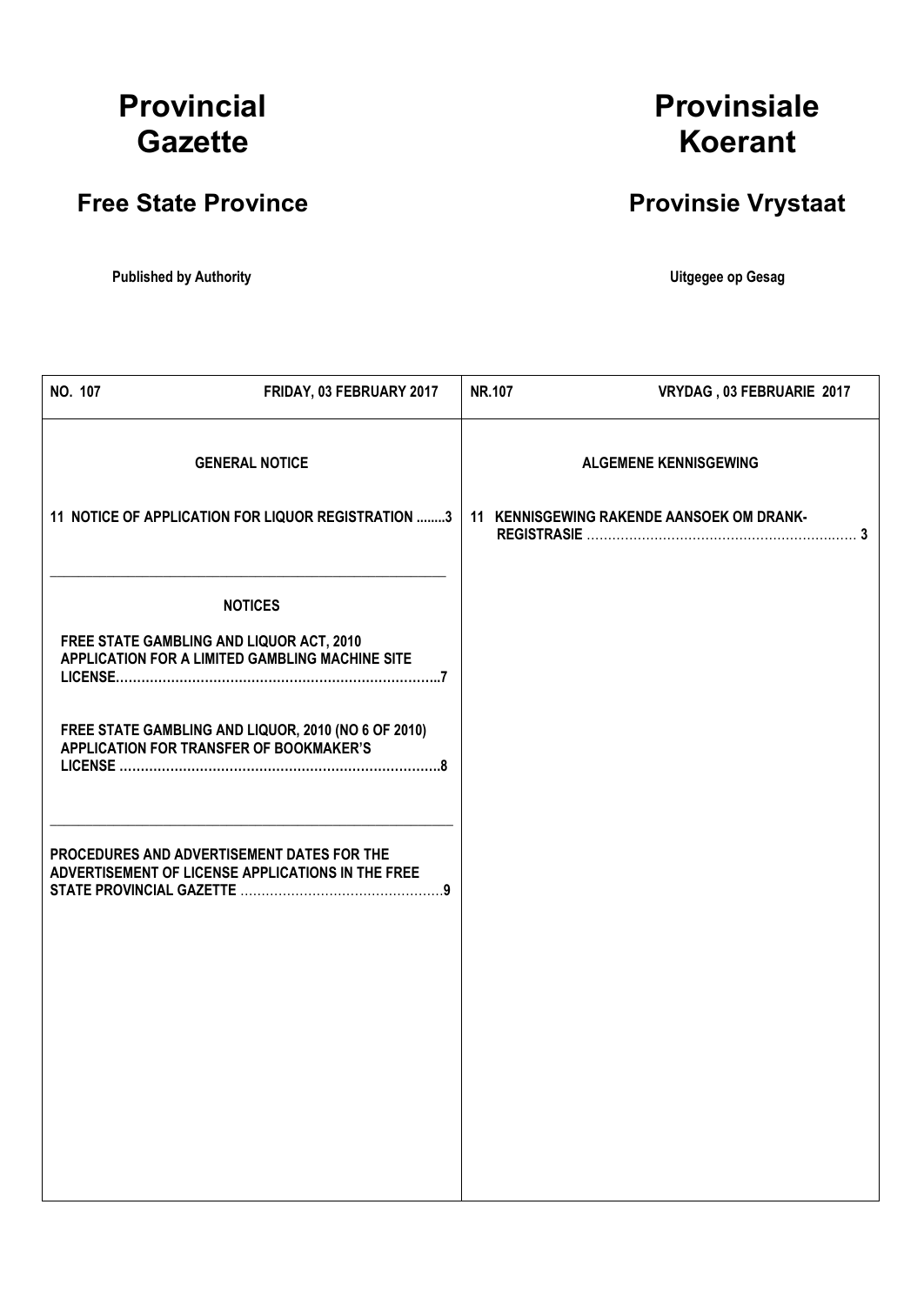### **GENERAL NOTICE**  $\overline{\phantom{a}}$

**LIQUOR NOTICE NO.11 OF 2016**

### **LIQUOR ACT, NO. 6 OF 2010**

### **NOTICE OF APPLICATION FOR LIQUOR REGISTRATION**

Notice is hereby given that each of the applicants mentioned in the Schedule hereunder intends to lodge an application for liquor registration on the first Friday of this month.

Any person may, within 21 days from date of publication of this notice, lodge in terms of section 33 of the Free State Gambling and Liquor Act, 2010, an objection in writing to the Free State Gambling and Liquor Authority (*addresses set out hereunder*). The objection must clearly indicate the full names, identity number, residential address, postal address and telephone number, if any, and where applicable, its registration number and address of its office, of the objector. The objection must also identify the application to which it relates and may be inspected at relevant designated offices of the Authority in which area the premises to which the application relates are situated. The addresses of the Authority are set out hereunder.

#### **DESIGNATION OF OFFICES FOR SUBMISSION OF APPLICATION RELATING TO LIQUOR REGISTRATION**

#### **SCHEDULE**

| Gambling and Liquor Authority Head Office and District Offices |                                                                                                             |                                                                                |
|----------------------------------------------------------------|-------------------------------------------------------------------------------------------------------------|--------------------------------------------------------------------------------|
| <b>Head Office</b>                                             | <b>Address Specifications</b>                                                                               | <b>Contact Persons</b>                                                         |
| <b>MOTHEO</b>                                                  | 111 Zastron Street<br>Westdene<br><b>Bloemfontein</b><br>9300                                               | 051 404 3033 / 302<br>Abram Claasen<br>079 506 0272                            |
| <b>LEJWELEPUTSWA</b>                                           | <b>Reinette Building</b><br>Unit 31st Floor<br><b>Reinette Street</b><br>C <sub>B</sub> D<br>Welkom<br>9463 | Mpho Ramoliki<br>083 698 7319<br>or<br>Tumi Selekoe:<br>079 64301828           |
| <b>XHARIEP</b>                                                 | 19 Van Rhiebeeck Street<br>Trompsburg<br>9913                                                               | Mphakiseng Moloi:<br>083 664 9675<br>٥r<br>Pontsho Sethuntsha:<br>078 731 0159 |
| <b>FEZILE DABI</b>                                             | 323 Luyt Street<br>Parys<br>(known as Parys<br>Commando)<br>9585                                            | Bonakela Nzunga<br>082 256 5926                                                |
| <b>THABO</b><br><b>MOFUTSANYANE</b>                            | 111 Public Works Office<br><b>Building</b><br>Johan Blignaut Avenue<br>Bethlehem<br>9701                    | Peter Moleko<br>078 309 4178<br>or<br>Siphiwe Cingo:<br>082 714 1777           |

The under-mentioned figures used in brackets in the Schedule, have the following meanings:

- (1) Municipality in which the premises are situated
- Full name, street and postal address of applicant.
- (3) Kind of licence applied for.
- (4) Kind of liquor to be sold.
- (5) Name under which business is to be conducted and full address of premises.
- (6) The name of, nature of and distance to institutions of learning, similar registered premises and places of worship within 500m from the premises

#### **ALGEMENE KENNISGEWING**  $\overline{\phantom{a}}$

**DRANK KENNISGEWING NO.11 VAN 2016**

### **DRANKWET NO. 6 VAN 2010**

### **KENNISGEWING RAKENDE AANSOEK OM DRANKREGISTRASIE**

Kennis word hierby gegee dat elk van die aansoekers in die Bylae hieronder vermeld beoog om 'n aansoek in te dien vir drankregistrasie op die eerste Vrydag vandeesmaand.

Enige persoon kan, binne 21 dae vanaf die datum van publikasie van hierdie kennisgewing, 'n skriftelike beswaar indien by die Vrystaatse Dobbel- en Drankowerheid (*adresse soos hieronder uiteengesit).* Die beswaar moet duidelik die volle name, identiteitsnommer, woonadres, posadres en telefoonnommer, indien enige, aandui, en waar van toepassing, die registrasienommer en adres van die kantoor, van die beswaarmaker. Die beswaar moet ook die aansoek identifiseer waarteen dit gerig is en dit lê ook ter insae by die toepaslike aangewese kantore van die Owerheid in wie se area die perseel wat met die aansoek verband hou geleë is. Die adresse van die Owerheid word hieronder uiteengesit.

### **AANWYSING VAN KANTORE VIR DIE INDIENING VAN AANSOEKE IN VERBAND MET DRANKREGISTRASIE**

#### **SKEDULE**

| Dobbel en Drankowerheid Hoofkantoor en Distrikskantore |  |
|--------------------------------------------------------|--|
|--------------------------------------------------------|--|

| <b>Hoof Kantoor</b>          | <b>Adres Spesifikasies</b>                                                          | <b>Kontak Persone</b>                                                          |
|------------------------------|-------------------------------------------------------------------------------------|--------------------------------------------------------------------------------|
| <b>MOTHEO</b>                | <b>Zastronstraat 111</b><br>Westdene<br>Bloemfontein<br>9300                        | 051 404 3033/302<br>Abram Claasen<br>079 506 0272                              |
| <b>LEJWELEPUTSWA</b>         | Reinette Gebou<br>Unit 31ste Vloer<br>Reinettestraat<br>Middestad<br>Welkom<br>9463 | Mpho Ramoliki<br>083 698 7319<br>οf<br>Tumi Selekoe:<br>079 64301828           |
| <b>XHARIEP</b>               | Van Rhiebeeckstraat19<br>Trompsburg<br>9913                                         | Mphakiseng Moloi:<br>083 664 9675<br>οf<br>Pontsho Sethuntsha:<br>078 731 0159 |
| <b>FEZILE DABI</b>           | 323 Luytstraat<br>Parys<br>(bekend as Parys<br>Kommando)<br>9585                    | Bonakela Nzunga<br>082 256 5926                                                |
| THABO<br><b>MOFUTSANYANE</b> | 111 Openbare Werke Gebou<br>Johan Blignautlaan<br><b>Bethlehem</b><br>9701          | Peter Moleko<br>078 309 4178<br>οf<br>Siphiwe Cingo:<br>082 714 1777           |

Onderstaande syfers, wat tussen hakies in die Bylae gebruik word, het die volgende betekenisse:

- (1) Munisipaliteit waarin die perseel geleë is
- (2) Vollededige naam, straat- en posadres van aansoeker.
- (3) Soort lisensie waarvoor aansoek gedoen word.
- (4) Soort drank wat verkoop sal word.
- (5) Naam waaronder besigheid gedoen sal word en volledige adres van perseel.
- (6) Die naam van, die aard en afstand tot onderwysinrigtings, soort-gelyke geregistreerde persele en plekke van aanbidding binne 50m vanaf die perseel.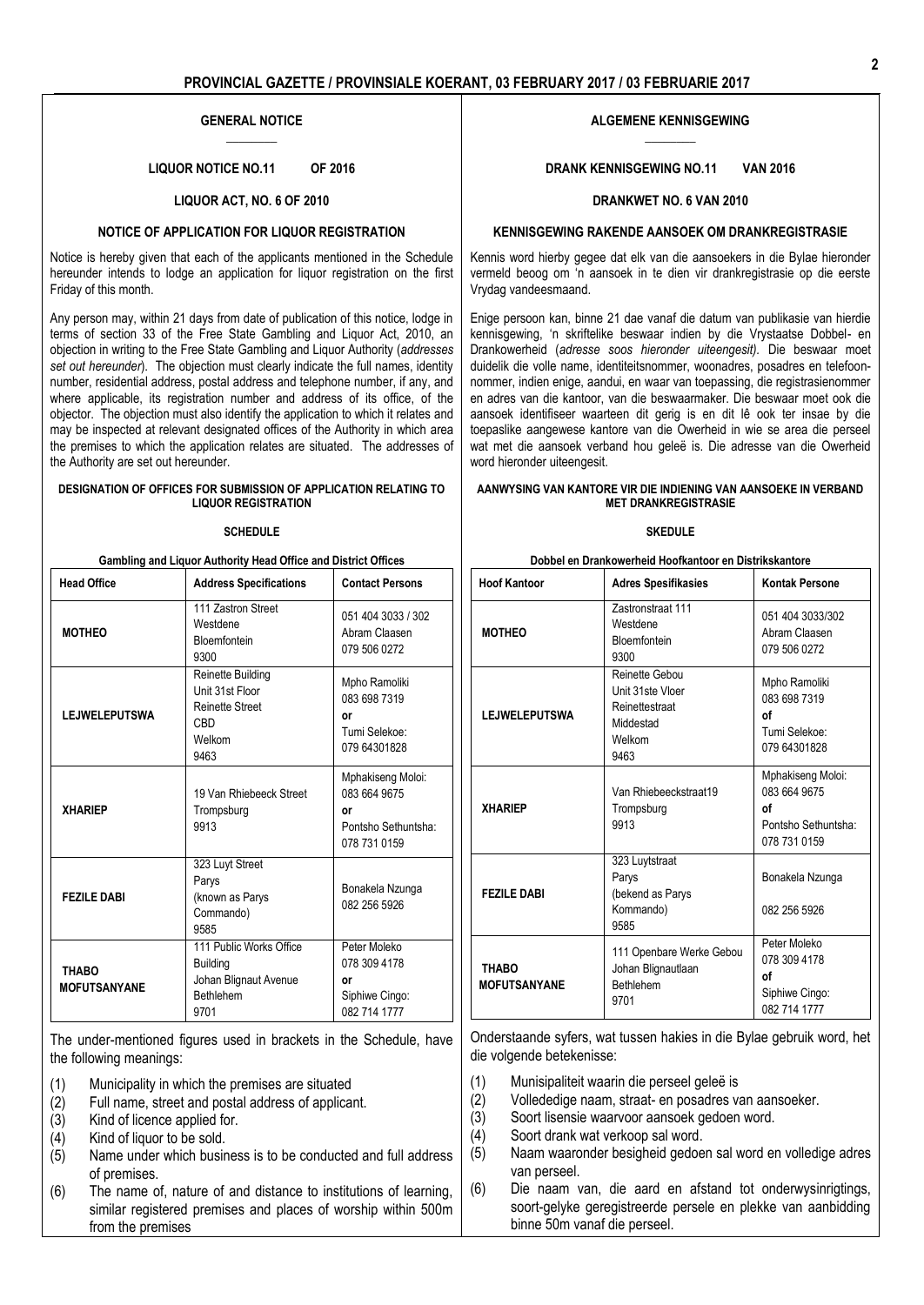# **PROVINCIAL GAZETTE / PROVINSIALE KOERANT, 03 FEBRUARY 2017 / 03 FEBRUARIE 2017**

|                                       | <b>FREE STATE</b>                                                                                                                                                                                                                                                                                                                          | <b>VRYSTAAT</b>                                                                                                                                                                                                                                                                                                                                                                                                                                                                                                                                   |
|---------------------------------------|--------------------------------------------------------------------------------------------------------------------------------------------------------------------------------------------------------------------------------------------------------------------------------------------------------------------------------------------|---------------------------------------------------------------------------------------------------------------------------------------------------------------------------------------------------------------------------------------------------------------------------------------------------------------------------------------------------------------------------------------------------------------------------------------------------------------------------------------------------------------------------------------------------|
|                                       | <b>DISTRICT: MOTHEO</b>                                                                                                                                                                                                                                                                                                                    | <b>DISTRICT: MOTHEO</b>                                                                                                                                                                                                                                                                                                                                                                                                                                                                                                                           |
| 1.<br>2.<br>3.<br>4.<br>5.<br>6.      | <b>MANGAUNG METRO MUNICIPALITY</b><br>MNCEDISI, NGQAKAMBA<br>1119 "V" SECTION, BOTSHABELO, 9781<br>ID NO. 600814 5285 083<br>LIQUOR STORE REGISTRATION CERTIFICATE<br>ALL KINDS OF LIQUOR<br><b>FISH BOTTLE STORE</b><br>1517 "V" SECTION, BOTSHABELO, 9781<br><b>NONE</b>                                                                 | <b>MANGAUNG METRO MINICIPALITY</b><br>1.<br>2.<br>MNCEDISI, NGQAKAMBA<br>1119 "V' SECTION, BOTSHABELO, 9781<br>ID NO. 600814 5285 083<br>REMOVAL OF TAVERN REGISTRATION CERTIFICATE<br>3.<br>4.<br>ALL KINDS OF LIQUOR<br>5 <sub>1</sub><br><b>MOSHONKOVILLE</b><br>1517 "V" SECTION, BOTSHABELO, 9781<br>6.<br><b>NONE</b>                                                                                                                                                                                                                       |
|                                       | <b>DISTRICT: XHARIEP</b>                                                                                                                                                                                                                                                                                                                   | <b>DISTRICT: MOTHEO</b>                                                                                                                                                                                                                                                                                                                                                                                                                                                                                                                           |
| 1.<br>2.<br>3.<br>4.<br>5.<br>6.      | <b>MOHOKARE LOCAL MUNICIPALITY</b><br>KHOTSO PETER MATHIBELA<br>N380 REXE STREET, ROUXVILLE, 9958<br>ID NO. 770427 5347 086<br>TAVERN REGISTRATION CERTIFICATE<br>ALL KINDS OF LIQUOR<br><b>LAGOS INN</b><br>1072 EXTENTION5, ROUXVILLE, 9958<br>J. B. TYU PRIMARY SCHOOL - 800M                                                           | <b>MANGAUNG METRO MUNICIPALITY</b><br>1.<br>2.<br>KGOSIMANG O'NEAL NCHOCHO<br>542 G SECTION, BOTSHABELO, 9781<br>ID NO. 750503 5439 083<br>REMOVAL OF TAVERN REGISTRATION CERTIFICATE<br>3.<br>4.<br>ALL KINDS OF LIQUOR<br>5 <sub>1</sub><br><b>O'NEAL FACTORY</b><br>3 BEIGE STREET, INDUSTRIAL AREA, BOTSHABELO, 9781<br>6.<br><b>NONE</b>                                                                                                                                                                                                     |
|                                       | DISTRICT: LEJWELEPUTSWA                                                                                                                                                                                                                                                                                                                    | <b>DISTRICT: THABO MOFUTSANYANA</b>                                                                                                                                                                                                                                                                                                                                                                                                                                                                                                               |
| 1.<br>2.<br>3<br>4.<br>5 <sub>1</sub> | ZIBONKILE EMELINA NKOSI<br>2 CLOETE STREET, RHEEDEERSPARK, WELKOM, 9460<br>ID NO. 610119 0565 085<br>TEMPORARY REMOVAL OF TAVERN REGISTRATION<br><b>CERTIFICATE</b><br>ALL KINDS OF LIQUOR<br>MATJHABENG LOCAL MUNICIPALITY<br>2 CLOETE STREET, RHEEDEERSPARK, WELKOM, 9460<br>THE SIDE BAR<br>84 3RD STREET INDUSTRIAL AREA, WELKOM, 9460 | <b>MALUTI - A - PHOFUNG</b><br>1.<br>2.<br>PUSO MMANOKANA LUCIA<br>276 PHOMOLONG VILLAGE, WITSIESHOEK, 9870<br>ID NO. 770715 0843 087<br><b>TAVERN REGISTRATION CERTIFICATE</b><br>3.<br>4.<br>ALL KINDS OF LIQUOR<br>5.<br><b>KING'S TAVERN</b><br>77C MALEKUNUTU TSESENG VILLAGE, WITSIESHOEK, 9870<br><b>NONE</b><br>6.                                                                                                                                                                                                                        |
|                                       | <b>DISTRICT: FEZILE DABI</b>                                                                                                                                                                                                                                                                                                               | <b>DISTRICT: MOTHEO</b>                                                                                                                                                                                                                                                                                                                                                                                                                                                                                                                           |
| 1.<br>2.<br>3.<br>4.<br>5.<br>6.      | <b>METSIMAHOLO LOCAL MUNICIPALITY</b><br>STASH BREWERIES (PTY) LTD<br>8 JUPITER STREET, NALEDI INDUSTRIAL PARK,<br>SASOLBURG,<br>REG NO. 2016 / 450151 / 07<br>MICRO MANUFACTURER'S REGISTRATION<br><b>CRAFT BEER</b><br><b>STASH BREWERY</b><br>ERF 24939, 8 JUPITER STREET, NALEDI<br>INDUSTRIAL PARK, SASOLBURG                         | <b>MANGAUNG LOCAL MUNICIPALITY</b><br>1.<br>2.<br>RAMSI PROPERTIES (PTY) LTD<br>REG NO. 2014/168895/07<br>ERF 30215, 92 HENRY STREET, BLOEMFONTEIN<br>P.O.BOX 3933, BLOEMFONTEIN, 9300<br>ON CONSUMPTION: ACCOMMODATION ESTABLISHMENT,<br>3.<br>EXCEPT GUESTHOUSE (HOTEL LICENSE)<br>ALL KINDS OF LIQUOR<br>4.<br><b>BLOEM CITY HOTEL</b><br>5.<br>ERF 30215, 92 HENRY STREET, BLOEMFONTEIN, 9300<br>P.O. BOX 3933, BLOEMFONTEN, 9300<br>TRINITY METHODIST CHURCH - 250M<br>6.<br>ST. ANDREWS SCHOOL - 1.3KM<br>PROTEA HOTEL WILLOW FLAIR - 1.1KM |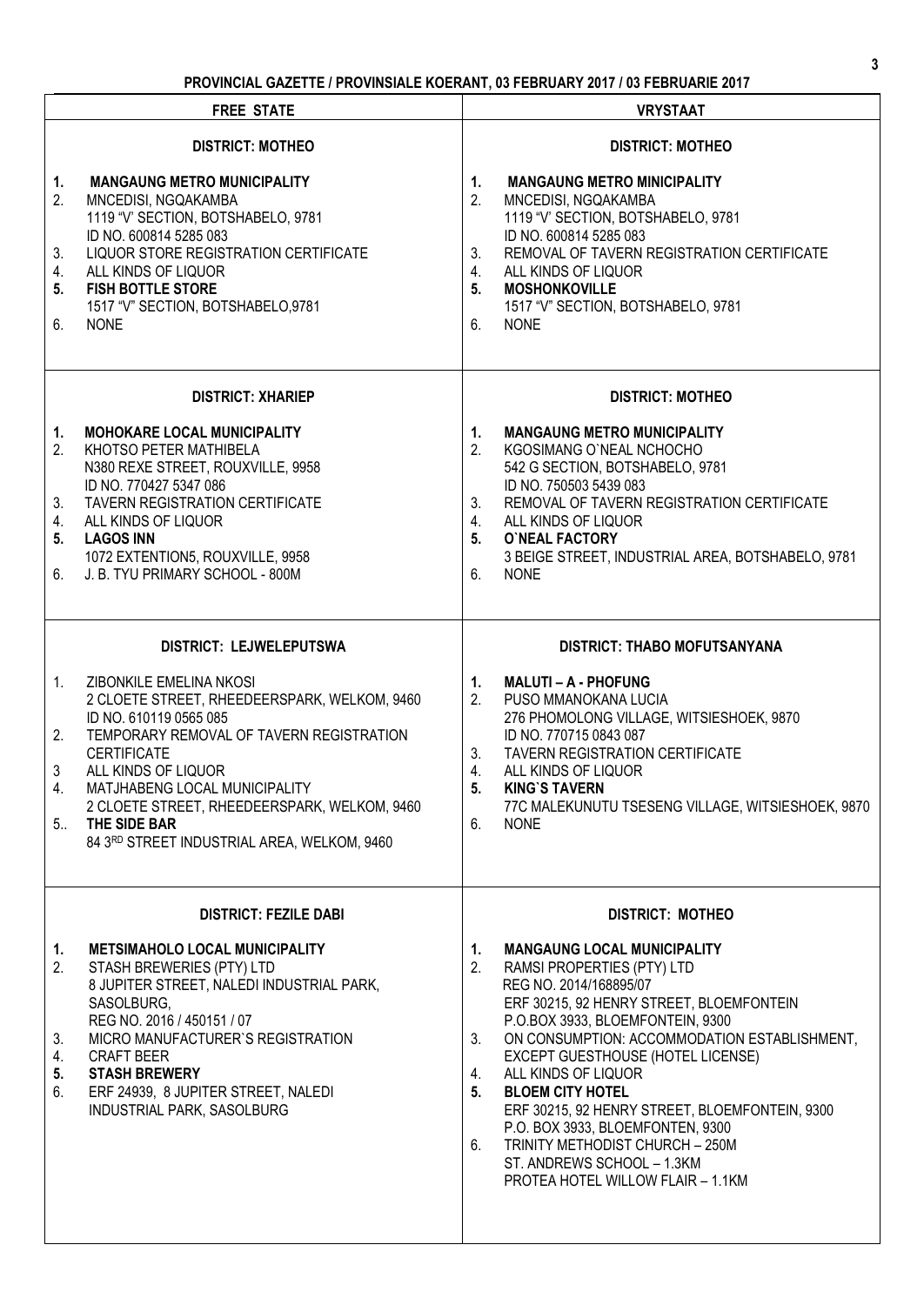# **PROVINCIAL GAZETTE / PROVINSIALE KOERANT, 03 FEBRUARY 2017 / 03 FEBRUARIE 2017**

| <b>FREE STATE</b>                                                                                                                                                                                                                                                                                                                                       | <b>VRYSTAAT</b>                                                                                                                                                                                                                                                                                                                                                                       |
|---------------------------------------------------------------------------------------------------------------------------------------------------------------------------------------------------------------------------------------------------------------------------------------------------------------------------------------------------------|---------------------------------------------------------------------------------------------------------------------------------------------------------------------------------------------------------------------------------------------------------------------------------------------------------------------------------------------------------------------------------------|
| <b>DISTRICT: MOTHEO</b>                                                                                                                                                                                                                                                                                                                                 | <b>DISTRICT : THABO MOFUTSANYANA</b>                                                                                                                                                                                                                                                                                                                                                  |
| <b>MANGAUNG LOCAL MUNICIPALITY</b><br>1.<br>2.<br>NYOKONG SEMPE FRANCE<br>3475 K SECTION, BOTSHABELO, 9781<br>BOTTLE STORE REGISTRATION CERTIFICATE<br>3.<br>4.<br>ALL KINDS OF LIQUOR<br>5.<br><b>FRANCO BOTTLE STORE</b><br>3475 K SECTION, BOTSHABELO, 9781<br>6.<br><b>NONE</b>                                                                     | <b>SETSOTO LOCAL MUNICIPALITY</b><br>1.<br>2.<br>MEME CHRISTINAH MAKALELA<br>6063 EXTENSION 8 LOCATION, FICKSBURG,<br>ID NO. 551213 0322 083<br><b>TAVERN REGISTRATION CERTIFICATE</b><br>$3_{\cdot}$<br>ALL KINDS OF LIQUOR<br>4.<br>5 <sub>1</sub><br><b>NONYANENG TAVERN</b><br>6063 EXTENSION 8 LOCATION, FICKSBURG                                                               |
| <b>DISTRICT: MOTHEO</b>                                                                                                                                                                                                                                                                                                                                 | <b>DISTRICT:MOTHEO</b>                                                                                                                                                                                                                                                                                                                                                                |
| <b>MANGAUNG LOCAL MUNICIPALITY</b><br>1.<br>2.<br>NEO CYNTHIA MAILA<br>84/1 SALTZMAN STREET, BLOEMFONTEIN<br>ID NO. 880326 0811 087<br>RESTAURANT REGISTRATION CERTIFICATE<br>3.<br>4.<br>ALL KINDS OF LIQUOR<br>5.<br>DALAMALA ASIA CUISINE AND SUSHI BAR<br>NO.9 CURIE AVENUE, SHOW GATE SHOPPING CENTER,<br><b>BLOEMFONTEIN</b><br><b>NONE</b><br>6. | <b>MANGAUNG LOCAL MUNICIPALITY</b><br>1.<br>2.<br>XOLISWA, NKOMO<br>14 MANTESFIELD, WOODLAND HILLS, BLOEMFONTEIN, 9300<br>ID NO. 861001 0686 085<br>3.<br>ACCOMMODATION FACILITIES AND SPECIAL EVENTS CC<br>ALL KINDS OF LIQUOR<br>4.<br>5 <sub>1</sub><br><b>IMVELO SAFARI AND GAME BREEDERS</b><br>MARIGOLD FARM 2051, REDDERSBURG ROAD,<br>BLOEMFONTEIN, 9300<br>6.<br><b>NONE</b> |
| <b>DISTRICT: THABO MOFUTSANYANA</b>                                                                                                                                                                                                                                                                                                                     | <b>DISTRICT: FEZILE DABI</b>                                                                                                                                                                                                                                                                                                                                                          |
| <b>MALUTI - A- PHOFUNG</b><br>1.<br>2.<br><b>FRANK NAIDOO</b><br>11 BELL STREET, HARRISMITH. 9880<br>ID NO . 650523 5190 081<br>3.<br>RESTAURANT REGISTRATION CERTIFICATE<br>4.<br>ALL KINDS OF LIQUOR<br>THE DURBAN BISTRO<br>5.<br>11 BELL STREET, HARRISMITH, 9880<br>6.<br><b>NONE</b>                                                              | <b>METSIMAHOLO LOCAL MUNICIPALITY</b><br>1.<br>PETROSE, NGULUBE<br>2.<br>4106 EXTENSION 3 ZAMDELA, 1943<br>ID NO. 690101 8570 088<br>BOTTLE STORE REGISTRATION CERTIFICATE<br>3.<br>$\overline{4}$ .<br>ALL KINDS OF LIQUOR<br><b>MAHLUBI BOTTLE STORE</b><br>5.<br>4106 EXTENSION 3, ZAMDELA, 1943<br>6.<br><b>NONE</b>                                                              |
| <b>DISTRICT: FEZILE DABI</b>                                                                                                                                                                                                                                                                                                                            | <b>DISTRICT:FEZILE DABI</b>                                                                                                                                                                                                                                                                                                                                                           |
| <b>NGWATHE LOCAL MUNICIPALITY</b><br>1.<br>2.<br><b>MASIKE ISRAEL RAPOLINA</b><br>802 MANDELA SECTION, VREDEFORT, 9595<br><b>TAVERN REGISTRATION CERTIFICATE</b><br>3.<br>ALL KINDS OF LIQUOR<br>4.<br><b>MASIKE TAVERN</b><br>5.<br>802 MANDELA SECTION, VREDEFORT, 9595<br>6.<br><b>NONE</b>                                                          | <b>METSIMAHOLO LOCAL MUNICIPALITY</b><br>1.<br>2.<br>SEIPATI MAGDALINE MBATHA<br>189 ZAMBALA STREET, SASOLBURG, ZAMDELA, 1943<br><b>TAVERN REGISTRATION CERTIFICATE</b><br>3.<br>4.<br>ALL KINDS OF LIQUOR<br>5.<br><b>MMASELLO'S TAVERN</b><br>189 ZAMBALA STREET, SASOLBURG, ZAMDELA 1943<br>6.<br><b>NONE</b>                                                                      |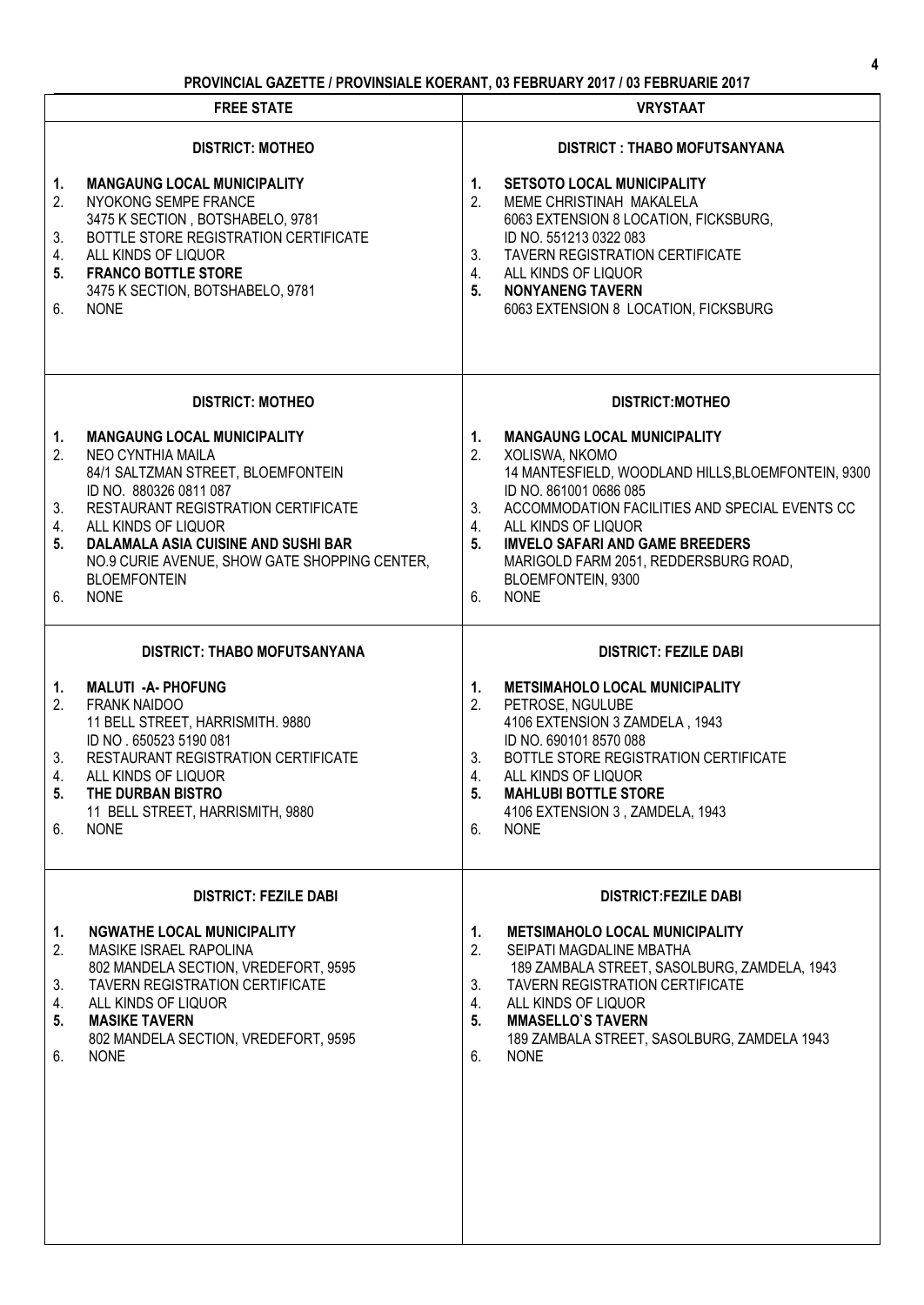| <b>FREE STATE</b>                   |                                                                                                                                                                                                                                                                                                                                                                                                                        |                                                                                                                                                                                                                                                                                                                                                                                                                                                  |  |
|-------------------------------------|------------------------------------------------------------------------------------------------------------------------------------------------------------------------------------------------------------------------------------------------------------------------------------------------------------------------------------------------------------------------------------------------------------------------|--------------------------------------------------------------------------------------------------------------------------------------------------------------------------------------------------------------------------------------------------------------------------------------------------------------------------------------------------------------------------------------------------------------------------------------------------|--|
| <b>DISTRICT: THABO MOFUTSANYANA</b> |                                                                                                                                                                                                                                                                                                                                                                                                                        | <b>DISTRICT:MOTHEO</b>                                                                                                                                                                                                                                                                                                                                                                                                                           |  |
| 1.<br>2.<br>3.<br>4.<br>5.<br>6.    | <b>MANTSOPA LOCAL MUNICIPALITY</b><br>WU, SUNG-PEI<br>5 VAN GORKUM STREET, LADYBRAND, 11 CHURCH<br>STREET LADYBRAND<br>5 VAN GORKUM STREET, LADYBRAND, 9745<br>ID NO. 531215 5148 186<br>RESTAURANT REGISTRATION CERTIFICATE<br>ALL KINDS OF LIQUOR<br><b>EVERGREEN RESTAURANT</b><br>ERF 579, 11 CHURCH STREET, LADYBRAND, 9745<br><b>NONE</b>                                                                        | 1.<br><b>MANGAUNG METRO MUNICIPALITY</b><br>2.<br>HAMMAN JOHANNES WILHELMUS<br>13 DENNE AVENUE, BAINSVLEI, BLOEMFONTEIN<br>13 DENNE AVENUE, BAINSVLEI, BLOEMFONTEIN<br>13 DENNE AVENUE, BAINSVLEI, 9338<br>ID NO. 641120 5006 086<br>3.<br>LIQUOR STORE REGISTRATION CERTIFICATE<br>4.<br>ALL KINDS OF LIQUOR<br>5.<br><b>CRYSTAL LIQUORS</b><br>DONEGAL SMALL HOLDINGS, NO.41, 13 DENNE AVENUE,<br>BAINSVLEI, BLOEMFONTEIN<br><b>NONE</b><br>6. |  |
|                                     | <b>DISTRICT: THABO MOFUTSANYANA</b>                                                                                                                                                                                                                                                                                                                                                                                    | <b>DISTRICT: MOTHEO</b>                                                                                                                                                                                                                                                                                                                                                                                                                          |  |
| 1.<br>2.<br>3.<br>4.<br>5.<br>6.    | <b>MALUTI - A- PHOFUNG</b><br>MOLOI FEES SAMUEL<br>191 H RIVERSIDE, PHUTHADITJHABA<br>191 H RIVERSIDE, PHUTHADITJHABA<br>P.O. BOX 15036, WITSIESHOEK, 9870<br>ID NO. 731010 5998 088<br><b>TAVERN REGISTRATION CERTIFICATE</b><br>ALL KINDS OF LIQUOR<br><b>REST AND DINE</b><br>ERF 191H, RIVERSIDE, PHUTHADITJHABA<br>RIVERSIDE SCHOOL - 500M                                                                        | <b>MANGAUNG METRO MUNICIPALITY</b><br>1.<br>2.<br>MOROE JANE EUNICE<br>1226 THEPE STREET, BATHO<br>1226 THEPE STREET, BATHO<br>1226 THEPE STREET, BATHO, 9323<br>ID NO. 520325 0851 086<br>3.<br><b>TAVERN REGISTRATION CERTIFICATE</b><br>4.<br>ALL KINDS OF LIQUOR<br>5.<br><b>PHILMORE PUB &amp; GRILL</b><br>ERF 1226, 1226 THEPE STREET, BATHO, MANGAUNG<br>SEHUNELO SECONDARY SCHOOL - 300M<br>6.                                          |  |
|                                     | <b>DISTRICT: MOTHEO</b>                                                                                                                                                                                                                                                                                                                                                                                                | <b>DISTRICT: MOTHEO</b>                                                                                                                                                                                                                                                                                                                                                                                                                          |  |
| 1.<br>2.<br>3.<br>4.<br>5.<br>6.    | <b>MANGAUNG METRO MUNICIPALITY</b><br>LEEUW RAMAILANE SHADRACK WORDSWORTH<br>2015 GABASHANE STREET, BATHO, BLOEMFONTEIN<br>2015 GABASHANE STREET, BATHO, BLOEMFONTEIN<br>2015 GABASHANE STREET, BATHO, BLOEMFONTEIN, 9323<br>ID NO. 730908 5772 083<br>LIQUOR STORE REGISTRATION CERTIFICATE<br>ALL KINDS OF LIQUOR<br>PITSA DI YA BELA LIQUOR STORE<br>ERF 2015, GABASHANE STREET, BATHO, BLOEMFONTEIN<br><b>NONE</b> | 1.<br>SOPHY NOMATYALA QUATHWANI<br>51 VAN DER VYVER STREET, ODENDAALSRUS<br>51 VAN DER VYVER STREET, ODENDAALSRUS<br>ID NO. 850724 0761 086<br>PERMANENT REMOVAL OF RESTAURANT REGISTRATION<br>2.<br><b>CERTIFICATE</b><br>3.<br>ALL KINDS OF LIQUOR<br>ERF 193, 51 VAN DER VYVER STREET, ODENDAALSRUS<br>4.<br>MUNICIPALITY: MATJHABENG LOCAL MUNICIPALITY<br><b>PRINCE TAVERN</b><br>5.<br>ERF 507, BLOCK 7 KUTLOANONG, ODENDAALSRUS           |  |
| <b>DISTRICT: LEJWELEPUTSWA</b>      |                                                                                                                                                                                                                                                                                                                                                                                                                        | <b>DISTRICT: FEZILE DABI</b>                                                                                                                                                                                                                                                                                                                                                                                                                     |  |
| 1.<br>2.<br>3.<br>4.<br>5.<br>6.    | <b>NALA LOCAL MUNICIPALITY</b><br>MOAKOA JOSEPH MAILOA<br>23 CHURCH STREET, BOTHAVILLE, WELKOM<br>23 CHURCH STREET, BOTHAVILLE, WELKOM<br>ID NO. 700713 5681 086<br>SECTION 46(I)(a)(ii)<br>RESTAURANT REGISTRATION CERTIFICATE<br>ALL KINDS OF LIQUOR<br>THE LOFT<br>3171 KGOTSONG, BOTHAVILLE, WELKOM<br><b>NONE</b>                                                                                                 | <b>NGWATHE LOCAL MUNICIPALITY</b><br>1.<br>HENDRIK JACOBUS PRINSLOO<br>2.<br>PARYS BOWLING CLUB, 61 LOOP STREET, PARYS, 9585<br>691210 5108 088<br>3.<br>ON CONSUMPTION TAVERN REGISTRATION<br><b>CERTIFICATE</b><br>ALL KINDS OF LIQUOR<br>4.<br><b>PARYS BOWLING TAVERN</b><br>5.<br>STAND 501, 61 LOOP STREET, PARYS<br>PARYS HIGH SCHOOL ±500M<br>6.<br>NG KERK ±600M                                                                        |  |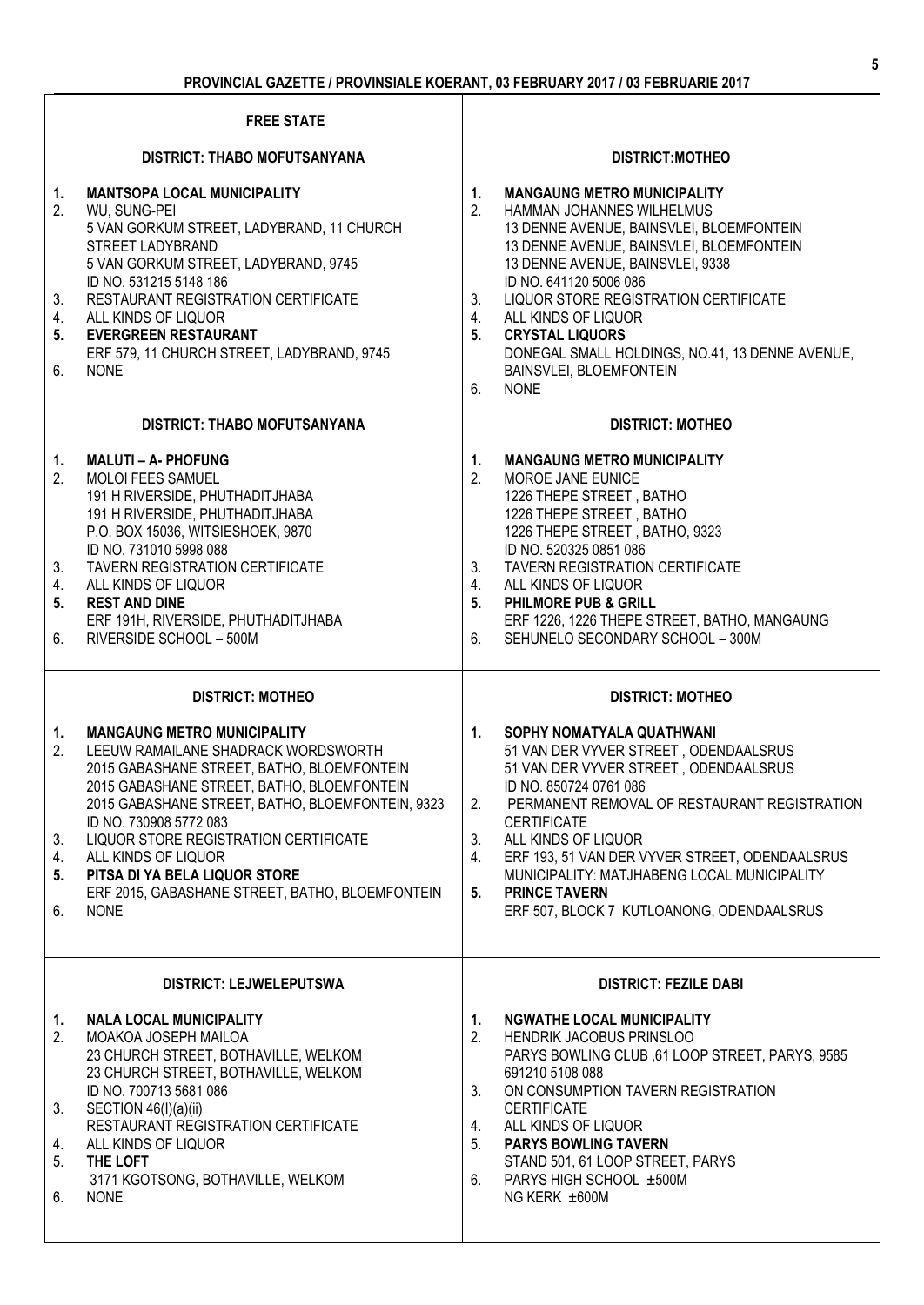# **PROVINCIAL GAZETTE / PROVINSIALE KOERANT, 03 FEBRUARY 2017 / 03 FEBRUARIE 2017**

|                                  | <b>FREE STATE</b>                                                                                                                                                                                                                                                                                                                                                                                                                                                                             | <b>VRYSTAAT</b>                                                                                                                                                                                                                                                                                                                                                                                                                   |
|----------------------------------|-----------------------------------------------------------------------------------------------------------------------------------------------------------------------------------------------------------------------------------------------------------------------------------------------------------------------------------------------------------------------------------------------------------------------------------------------------------------------------------------------|-----------------------------------------------------------------------------------------------------------------------------------------------------------------------------------------------------------------------------------------------------------------------------------------------------------------------------------------------------------------------------------------------------------------------------------|
| 1.<br>2.<br>3.<br>4.<br>5.<br>6. | <b>DISTRICT: MOTHEO</b><br><b>MANGAUNG METRO MUNICIPALITY</b><br>PABATSO ANNA TSOLO<br>790 G SECTION, BOTSHABELO, 9781<br>ID NO. 710118 0588 088<br>LIQUOR STORE REGISTRATION CERTIFICATE<br>ALL KINDS OF LIQUOR<br>TRIPPLE P BOTTLE STORE<br>790 G SECTION, BOTSHABELO, 9781<br><b>NONE</b>                                                                                                                                                                                                  | <b>DISTRICT: MOTHEO</b><br><b>MANGAUNG METRO MUNICIPALITY</b><br>1 <sup>1</sup><br>2.<br><b>TSHIDISO DANIEL MOKATE</b><br>2282 UNIT 1, SELOSESHA, THABA NCHU, 9785<br>ID NO. 560404 6315 085<br>3.<br>RESTAURANT REGISTRATION CERTIFICATE<br>ALL KINDS OF LIQUOR<br>4.<br>5.<br><b>HESO RESTAURANT</b><br>2282 UNIT 1, SELOSESHA, THABA NCHU, 9785<br>6.<br><b>NONE</b>                                                           |
|                                  | <b>DISTRICT: MOTHEO</b>                                                                                                                                                                                                                                                                                                                                                                                                                                                                       | DISTRICT: THABO MOFUTSANYANA                                                                                                                                                                                                                                                                                                                                                                                                      |
| 1.<br>2.<br>3.<br>4.<br>5.<br>6. | <b>MANGAUNG METRO MUNICIPALITY</b><br>MOTLATSI JOSEPH NTSEOANA<br>ERF 54590 TAMBO, BATHO LOCATION,<br>BLOEMFONTEIN, 9307<br>600911 5638 087<br>LIQUOR STORE REGISTRATION CERTIFICATE<br>ALL KINDS OF LIQUOR<br><b>BAKOENA MINI LIQUOR STORE</b><br>ERF 54590 TAMBO, BATHO LOCATION,<br>BLOEMFONTEIN, 9307<br><b>NONE</b>                                                                                                                                                                      | PHUMELELA LOCAL MUNICIPALITY<br>1.<br>2.<br>VAN ROOYEN MARIUS<br>8 DONOVAN STREET, 20 ODENDAAL STREET<br>P.O.BOX 257, MEMEL, 2970<br>ID NO. 650603 5175 085<br>3.<br><b>LIQUOR LICENSE</b><br>ALL KINDS OF LIQUOR<br>4.<br>5.<br>DIE VLEIE DRANKWIKEL<br>6.<br>HERVORMDE KERK - ±20M                                                                                                                                              |
|                                  | <b>DISTRICT: FEZILE DABI</b>                                                                                                                                                                                                                                                                                                                                                                                                                                                                  | <b>DISTRICT: FEZILE DABI</b>                                                                                                                                                                                                                                                                                                                                                                                                      |
| 1.<br>2.<br>3<br>4.<br>5.<br>6.  | <b>NGWATHE LOCAL MUNICIPALITY</b><br>JORDAN ADVERTING MARKET AND EVENTS (PTY) LTD<br>REG NO. 2015/30221/07, 1 PAULSEN STREET, PARYS,<br>FREESTATE, 9585<br><b>BOUTIQUE WINE CELLAR</b><br>LIQUOR STORE REGISTRATION CERTIFICATE<br>WINE, HARD LIQUOR, CRAFT BEER (ALL KINDS OF LIQUOR)<br>JORDAN ADVERTISING MARKETING AND<br><b>EVENTS (PTY) LTD</b><br>TRADING AS FUCTION JUNCTION.SHOP 12&13 JUST IN<br>TIME BUILDING<br>79 BREE STREET PARYS, FREE STATE, 9585<br>TOPS BOTTLE STORE - 50M | 1.<br><b>MOQHAKA LOCAL MUNICIPALITY</b><br>2.<br><b>CROOKED STICK ENTERPRISES</b><br>33 REITZ STREET, VILJOENSKOON, 9520<br>P.O.BOX 210, VILJOENSKOON, 9520<br>REG NO. 1998/008716/23<br>3.<br>MICRO MANUFACTURE OF LIQUOR REGISTRATION<br><b>CERTIFICATE</b><br>ALL KINDS OF LIQUOR<br>4.<br>5.<br><b>CROOKED STICK BREWING CO</b><br>REMAINING PORTION OF THE FARM HEBRON, NO, 107,<br>VILJOENSKROON, 9520<br><b>NONE</b><br>6. |
|                                  | <b>DISTRICT: MOTHEO</b>                                                                                                                                                                                                                                                                                                                                                                                                                                                                       | <b>DISTRICT: MOTHEO</b>                                                                                                                                                                                                                                                                                                                                                                                                           |
| 1.<br>2.<br>3.<br>4.<br>5.<br>6. | <b>MANGAUNG METRO MUNICIPALITY</b><br>KAMOHELO FREDERICK MPHULENYANE<br>ERF 1268 JB MAFORA, ROCKLANDS, BLOEMFONTEIN, 9323<br>ID NO.750826 5506 084<br>TAVERN REGISTRATION CERTIFICATE<br>ALL KINDS OF LIQUOR<br><b>CAPTAIN'S CORNER TAVERN</b><br>ERF 1268 JB MAFORA, ROCKLANDS, BLOEMFONTEIN, 9323<br><b>NONE</b>                                                                                                                                                                            | <b>MANGAUNG METRO MUNICIPALITY</b><br>1.<br>2<br>DAVID THABO PONGOLA<br>31910 PHASE 7, BLOEMFONTEIN, 9323<br>TARVERN REGISTRATION CERTIFICATE<br>3.<br>4.<br>ALL KINDS OF LIQUOR<br><b>CITY ON THE MOVE LOUNGE</b><br>5.<br>31910 PHASE 7, BLOEMFONTEIN, 9323<br><b>NONE</b><br>6.                                                                                                                                                |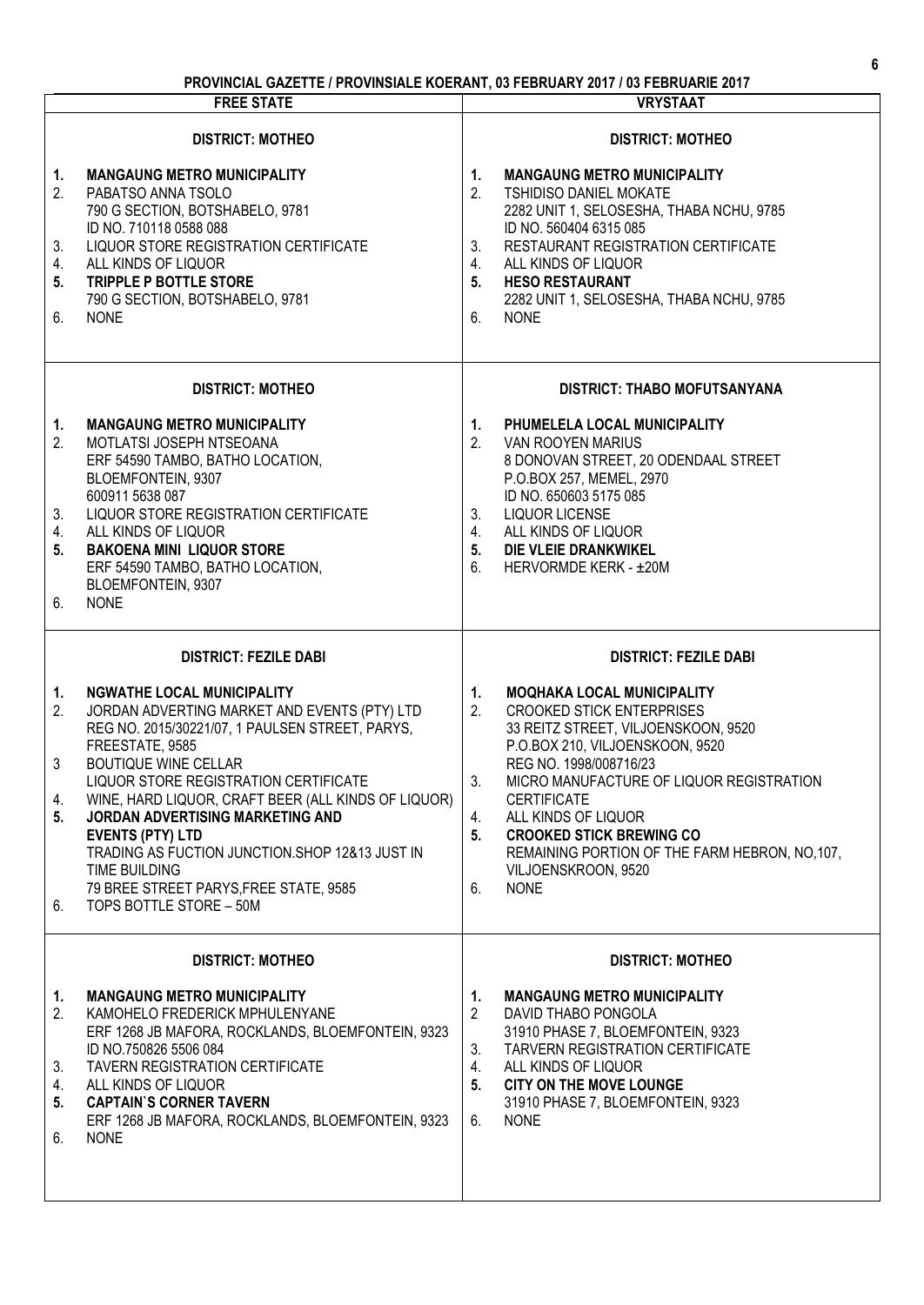### **FREE STATE GAMBLING AND LIQUOR ACT, 2010 APPLICATION FOR A LIMITED GAMBLING MACHINE SITE LICENCE**

Notice is hereby given that:

- Wild Boar's Saloon CC trading as **Western Saloon** of Plot 1, Van Vredenhof, Kimberly Road, Bloemfontein.
- Waterloo Investment CC trading as **Hotel Hacienda** of Erf No. 4879, Du Toit Street, Kroonstad.
- Demeke Dereje Bedelu trading as **Davids Restaurant** of Erf 229, Station Street, Kroonstad
- Johannes Jacobus Frederik Reinecke trading as **Captain Dorego's** of Erf 13017, Shop 13B, Brandwag Centre, corner Nelson Mandela and Melville Drives, Brandwag, Bloemfontein.
- Mayo Lodge CC trading as **Captain Dorego's Bloemgate** of Erf 13073, Shop 16, Bloemgate Centre, Nelson Mandela Drive, Brandwag, Bloemfontein.
- Johannes Jacobus Frederik Reinecke trading as **Mayo Lodge** of Erf 9453, 1 Mayo Lodge, Hospitaal Park, Bloemfontein.
- Mark Van Ryneveld trading as **Olive Hill Sportsbar** of Plot 96, Olive Hill Settlement, Bloemfontein.
- Keith Ho trading as **Keith Ho Bet Xchange** of No. 42 Bok Street, Welkom.

Intend submitting applications to the Free State Gambling and Liquor Authority for limited gambling machine site licenses at above-mentioned sites. These applications will be open for public inspection at the offices of the Authority from 03 February 2017.

Attention is directed to the provision of Section 67of the Free State Gambling and Liquor Act, 2010 which makes provision for the lodging of written representations in respect of the application. Such representations should be lodged with the Chief Executive Officer, Free State Gambling and Liquor Authority, P O Box 9229, Bloemfontein, Free State Province, 9300, within one month from 03 February 2017.

Any person submitting representations should state in such representation whether or not they wish to make oral representations at the hearing of the application.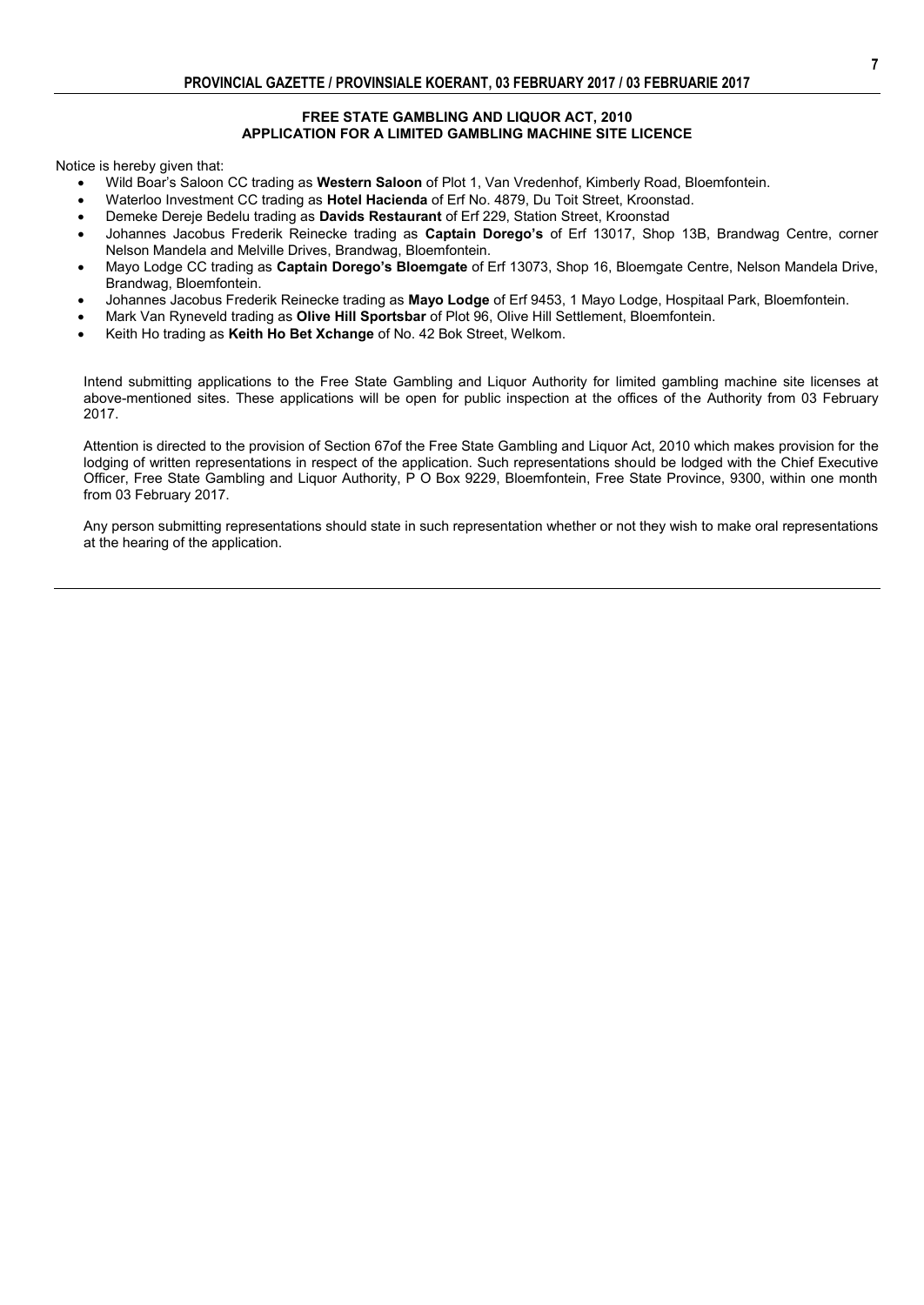## **FREE STATE GAMBLING AND LIQUOR, 2010 (NO 6 OF 2010)**

### **APPLICATION FOR TRANSFER OF BOOKMAKER'S LICENCE**

Notice is hereby given that Peter Bernard Kuisis intend submitting an application to the Free State Gambling and Liquor Authority for a transfer a bookmaker's licence, from Peter Bernard Kuisis situated at Schoemanpark, Maselspoort Road, Bloemfontein to Sepels Sportsbet Free State (Pty) Ltd. The application will be open to public inspection at the offices of the Authority from 3 February 2017.

Attention is directed to the provisions of Section 68 of the Free State Gambling and Liquor Act, 2010 (No 6 of 2010) which makes provision for the lodging of written representations in respect of the application.

Such representations should be lodged with the Chief Executive Officer, Free State Gambling and Liquor Authority, 111 Zastron street, Westdene, Bloemfontein, 9300, within one month from 2 February 2017. Any person submitting representations should state in such representation whether or not they wish to make oral representations at the hearing of the application.

### **FREE STATE GAMBLING AND LIQUOR, 2010 (NO 6 OF 2010)**

**\_\_\_\_\_\_\_\_\_\_\_\_\_\_\_\_\_\_\_\_\_\_\_\_\_\_\_\_\_\_\_\_\_\_\_\_\_\_\_\_\_\_\_\_\_\_\_\_\_\_\_\_\_\_\_\_\_\_\_\_\_\_\_\_\_\_\_\_\_\_\_\_\_\_\_\_\_\_\_\_\_\_\_\_\_\_\_\_\_\_\_\_\_\_\_\_\_\_\_\_\_\_\_\_\_\_\_\_\_\_\_\_\_\_\_\_**

### **APPLICATION FOR TRANSFER OF BOOKMAKER'S LICENCE**

Notice is hereby given that Peter Bernard Kuisis intend submitting an application to the Free State Gambling and Liquor Authority for a transfer a bookmaker's licence, from Peter Bernard Kuisis situated at Erf 132, Shop 3, Botshabelo section BA to Sepels Sportsbet Free State (Pty) Ltd. The application will be open to public inspection at the offices of the Authority from 3 February 2017.

Attention is directed to the provisions of Section 68 of the Free State Gambling and Liquor Act, 2010 (No 6 of 2010) which makes provision for the lodging of written representations in respect of the application.

Such representations should be lodged with the Chief Executive Officer, Free State Gambling and Liquor Authority, 111 Zastron street, Westdene, Bloemfontein, 9300, within one month from 2 February 2017. Any person submitting representations should state in such representation whether or not they wish to make oral representations at the hearing of the application.

## **FREE STATE GAMBLING AND LIQUOR, 2010 (NO 6 OF 2010)**

### **APPLICATION FOR TRANSFER OF BOOKMAKER'S LICENCE**

Notice is hereby given that Errol Martin Thomas intend submitting an application to the Free State Gambling and Liquor Authority for a transfer a bookmaker's licence, from Errol Martin Thomas situated at 7 Douglas street, Bloemfontein to Sepels Sportsbet Free State (Pty) Ltd. The application will be open to public inspection at the offices of the Authority from 3 February 2017.

Attention is directed to the provisions of Section 68 of the Free State Gambling and Liquor Act, 2010 (No 6 of 2010) which makes provision for the lodging of written representations in respect of the application.

Such representations should be lodged with the Chief Executive Officer, Free State Gambling and Liquor Authority, 111 Zastron street, Westdene, Bloemfontein, 9300, within one month from 2 February 2017. Any person submitting representations should state in such representation whether or not they wish to make oral representations at the hearing of the application.